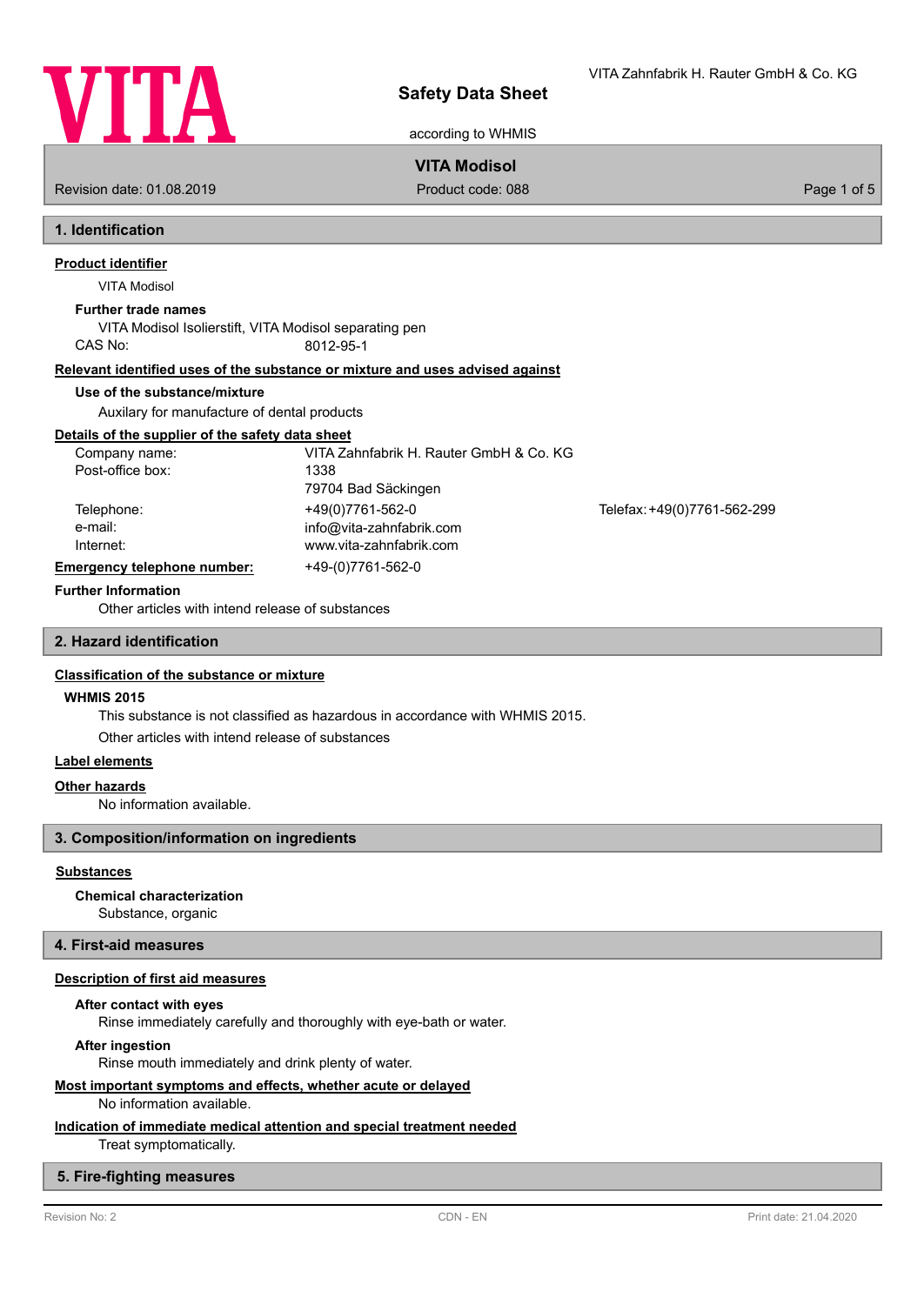

# **Safety Data Sheet**

according to WHMIS

# **VITA Modisol**

Revision date: 01.08.2019 **Product code: 088** Page 2 of 5

# **Extinguishing media**

# **Suitable extinguishing media**

Co-ordinate fire-fighting measures to the fire surroundings.

# **Specific hazards arising from the hazardous product**

flammable liquids

# **Special protective equipment and precautions for fire-fighters**

In case of fire: Wear self-contained breathing apparatus.

#### **Additional information**

Collect contaminated fire extinguishing water separately. Do not allow entering drains or surface water.

#### **6. Accidental release measures**

#### **Personal precautions, protective equipment and emergency procedures**

Use personal protection equipment.

#### **Environmental precautions**

Do not allow to enter into surface water or drains.

# **Methods and material for containment and cleaning up**

Absorb with liquid-binding material (e.g. sand, diatomaceous earth, acid- or universal binding agents). Treat the recovered material as prescribed in the section on waste disposal.

# **Reference to other sections**

Safe handling: see section 7 Personal protection equipment: see section 8 Disposal: see section 13

# **7. Handling and storage**

# **Precautions for safe handling**

# **Advice on safe handling**

No special measures are necessary.

## **Advice on protection against fire and explosion**

No special fire protection measures are necessary.

#### **Conditions for safe storage, including any incompatibilities**

# **Requirements for storage rooms and vessels**

Keep container tightly closed.

#### **Hints on joint storage**

No special measures are necessary.

# **8. Exposure controls/Personal protection**

# **Control parameters**

#### **Exposure controls**

# **Protective and hygiene measures**

Take off contaminated clothing. Wash hands before breaks and after work. When using do not eat or drink.

#### **Hand protection**

When handling with chemical substances, protective gloves must be worn with the CE-label including the four control digits. The quality of the protective gloves resistant to chemicals must be chosen as a function of the specific working place concentration and quantity of hazardous substances. For special purposes, it is recommended to check the resistance to chemicals of the protective gloves mentioned above together with the supplier of these gloves.

# **Skin protection**

Wear suitable protective clothing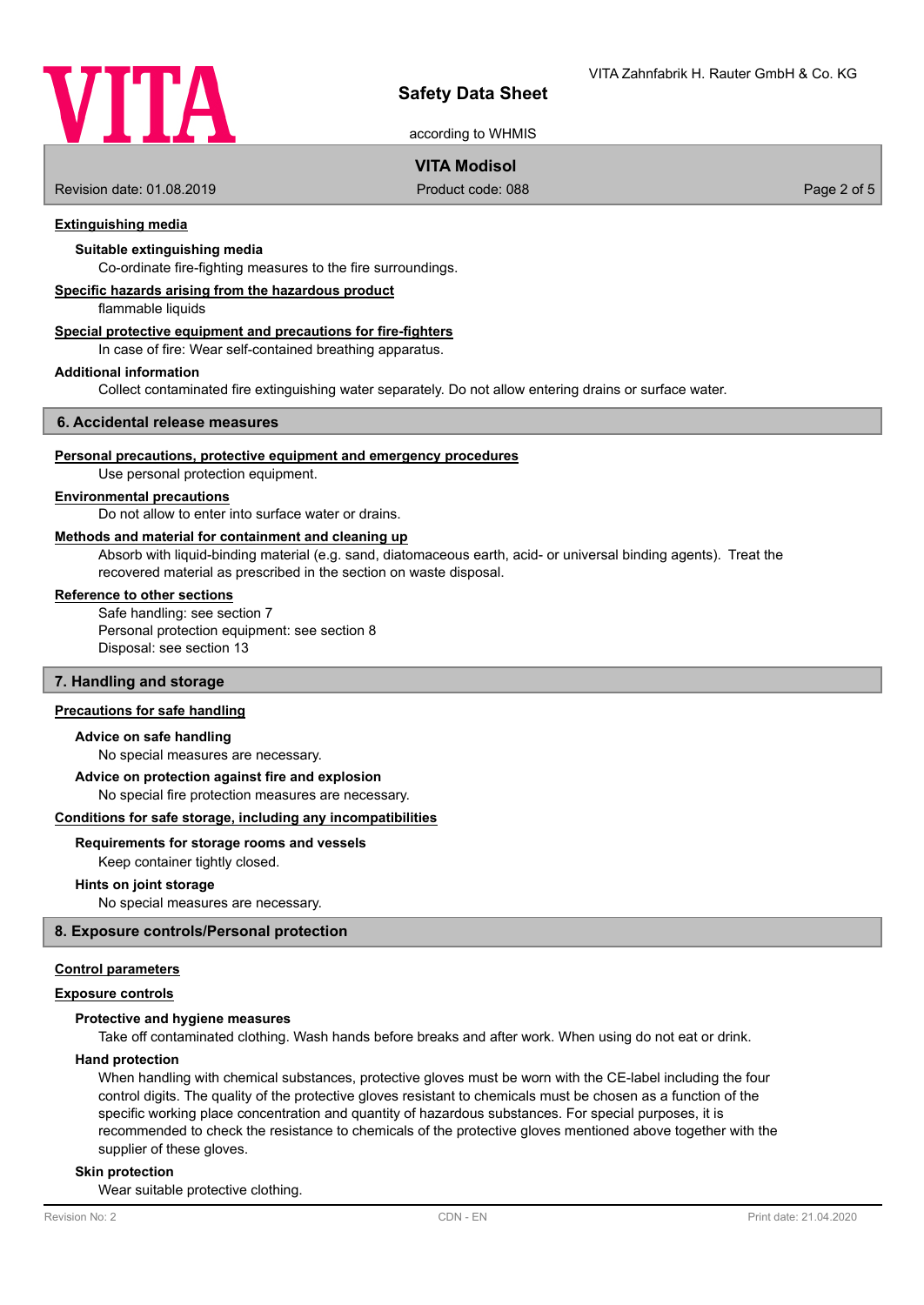

# **Safety Data Sheet**

according to WHMIS

# **VITA Modisol**

Revision date: 01.08.2019 **Product code: 088** Product code: 088 Page 3 of 5

# **Respiratory protection**

Open windows to ensure natural ventilation.

# **9. Physical and chemical properties**

| Information on basic physical and chemical properties |            |                           |
|-------------------------------------------------------|------------|---------------------------|
| Physical state:                                       | Liquid     |                           |
| Colour:                                               | colourless |                           |
| Odour:                                                | odourless  |                           |
| pH-Value:                                             |            | 8,0                       |
| Changes in the physical state                         |            |                           |
| Melting point:                                        |            | not determined            |
| Initial boiling point and boiling range:              |            | 300-450 °C                |
| Flash point:                                          |            | $>$ 180 °C                |
| <b>Flammability</b>                                   |            |                           |
| Solid:                                                |            | not applicable            |
| Gas:                                                  |            | not applicable            |
| Lower explosive limits:                               |            | not determined            |
| Upper explosive limits:                               |            | not determined            |
| Ignition temperature:                                 |            | > 300 °C                  |
| <b>Auto-ignition temperature</b>                      |            |                           |
| Solid:                                                |            | not applicable            |
| Gas:                                                  |            | not applicable            |
| Decomposition temperature:                            |            | not determined            |
| <b>Oxidizing properties</b><br>Not oxidising.         |            |                           |
| Vapour pressure:                                      |            | <=1100 hPa                |
| (at 50 $°C$ )                                         |            |                           |
| Density:                                              |            | 0,84940 g/cm <sup>3</sup> |
| Water solubility:                                     |            | No                        |
| Solubility in other solvents<br>not determined        |            |                           |
| Partition coefficient:                                |            | not determined            |
| Viscosity / dynamic:                                  |            | $33,3$ mPa $\cdot$ s      |
| Vapour density:                                       |            | not determined            |
| Evaporation rate:                                     |            | not determined            |
| Other information                                     |            |                           |
| Solid content:                                        |            | 0,0%                      |

# **10. Stability and reactivity**

# **Reactivity**

No hazardous reaction when handled and stored according to provisions.

# **Chemical stability**

The product is stable under storage at normal ambient temperatures.

# **Possibility of hazardous reactions**

No known hazardous reactions.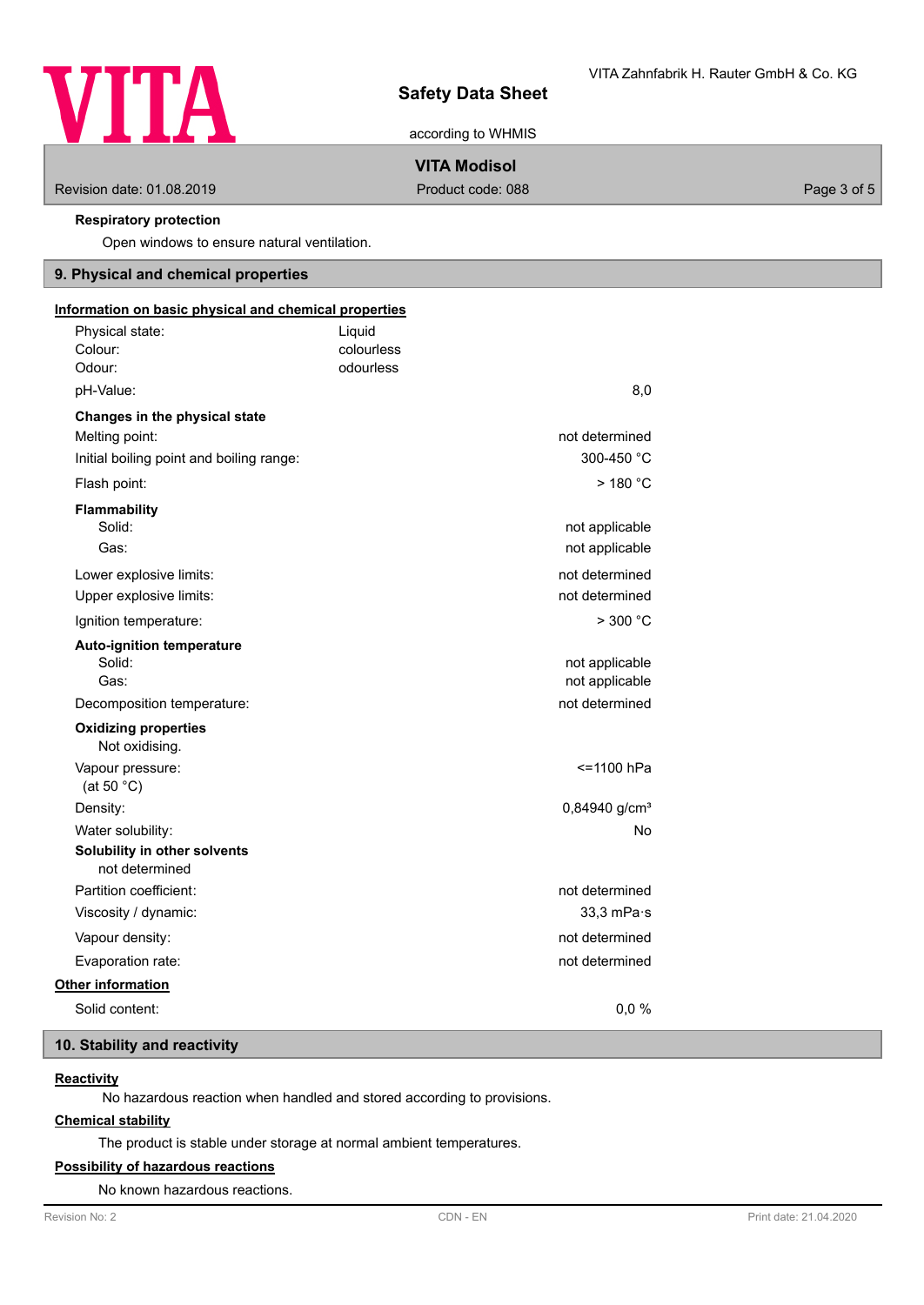# **VIIA**

# **Safety Data Sheet**

according to WHMIS

# **VITA Modisol**

Revision date: 01.08.2019 **Product code: 088** Page 4 of 5

# **Conditions to avoid**

none

# **Incompatible materials**

# No information available.

**Hazardous decomposition products**

No known hazardous decomposition products.

# **11. Toxicological information**

# **Information on toxicological effects**

#### **Acute toxicity**

Based on available data, the classification criteria are not met.

#### **Irritation and corrosivity**

Based on available data, the classification criteria are not met.

# **Sensitizing effects**

Based on available data, the classification criteria are not met.

# **Carcinogenic/mutagenic/toxic effects for reproduction**

Based on available data, the classification criteria are not met.

## **STOT-single exposure**

Based on available data, the classification criteria are not met.

#### **STOT-repeated exposure**

Based on available data, the classification criteria are not met.

# **Aspiration hazard**

Based on available data, the classification criteria are not met.

#### **Additional information on tests**

The substance is classified as not hazardous according to regulation (EC) No 1272/2008 [CLP].

# **12. Ecological information**

# **Ecotoxicity**

The product is not: Ecotoxic.

# **Persistence and degradability**

The product has not been tested.

# **Bioaccumulative potential**

The product has not been tested.

# **Mobility in soil**

The product has not been tested.

# **Other adverse effects**

No information available.

# **Further information**

Avoid release to the environment.

# **13. Disposal considerations**

#### **Waste treatment methods**

# **Disposal recommendations**

Do not allow to enter into surface water or drains. Dispose of waste according to applicable legislation. Waste codes/waste designations according to EWC/AVV

# **Contaminated packaging**

Wash with plenty of water. Completely emptied packages can be recycled. Waste codes/waste designations